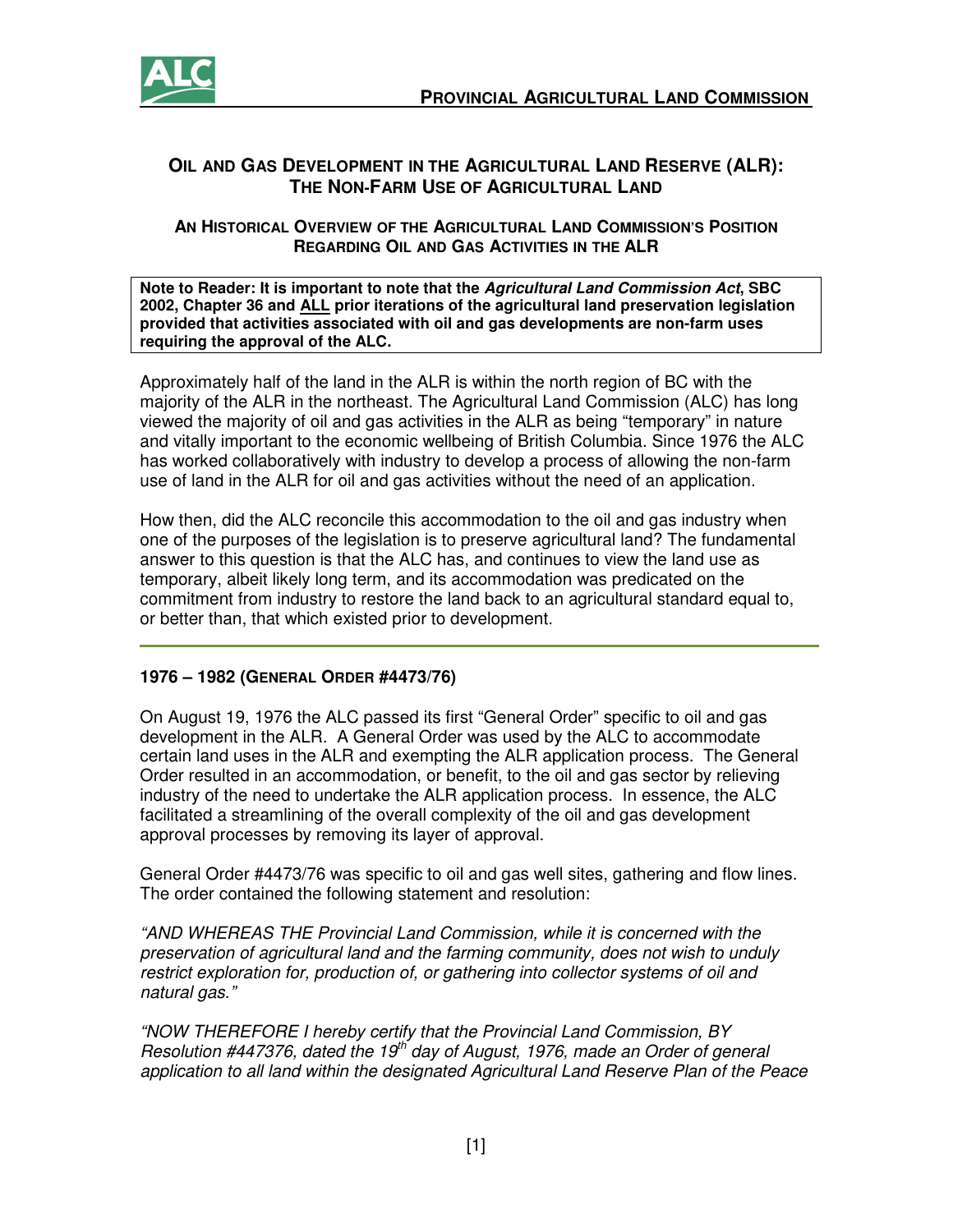

River-Liard Regional District to the effect that oil and gas sites and ancillary buildings and equipment occupying an area less than 2 acres, exploratory sites and ancillary buildings and sump pumps, and required road and gathering and flow line rights-of-way be allowed, provided that the well site or exploratory site is rehabilitated to its original or better topographical and soil conditions when abandoned and any pipeline that is constructed for gathering purposes does not unduly restrict the agricultural use of the land and that during construction of the pipeline the topsoil is conserved and replaced on the surface of the trench when the pipeline is backfilled."

General Order #4473/76 provided a benefit to the oil and gas industry by eliminating the ALR application process for:

- $\triangleright$  oil and gas sites and ancillary buildings and equipment occupying an area less than 2 acres;
- $\triangleright$  exploratory sites and ancillary buildings and sump pumps; and
- $\triangleright$  road and gathering and flow line rights-of-way.

## **1982 – 1995 (GENERAL ORDER #132/82)**

The ALC created a new General Order in 1982 to reflect amended and new legislation administered by the ALC and additional guidelines prepared by the Ministry of Energy, Mines and Petroleum Resources regarding the construction and cleanup of roads, leases and service lines in petroleum exploration areas. Like General Order #4473/76 the new order (General Order #132/82) was based on the ALC's view that the land use was temporary and on the requirement of the ALC and commitment from industry to restore the land back to an agricultural standard equal to or better than that which existed prior to development. Once again the ALC stated:

"AND WHEREAS THE Provincial Land Commission, while it is concerned with the preservation of agricultural land and the farming community, does not wish to unduly restrict exploration for, production of, or gathering into collector systems of oil and natural gas."

General Order #132/82 established more specifics around site development and reclamation standards. The order also resulted in expanded benefits to the oil and gas sector by more than doubling the area of oil and gas sites and ancillary buildings and equipment from less than 2 acres (0.8 ha) to 2.0 ha.

### **1995 - 2004 (GENERAL ORDER #293/95)**

The ALC created a new General Order in 1995 (General Order #293/95). With the adoption of this order the following processes were in place to deal with oil and gas activities in the ALR:

1. The Commission allowed oil and gas development to proceed without an application if a number of conditions were satisfied. The General Order applies to Peace River Regional District and Fort Nelson-Liard Regional District (now Northern Rockies District Municipality). General Order #293/95 set out the following: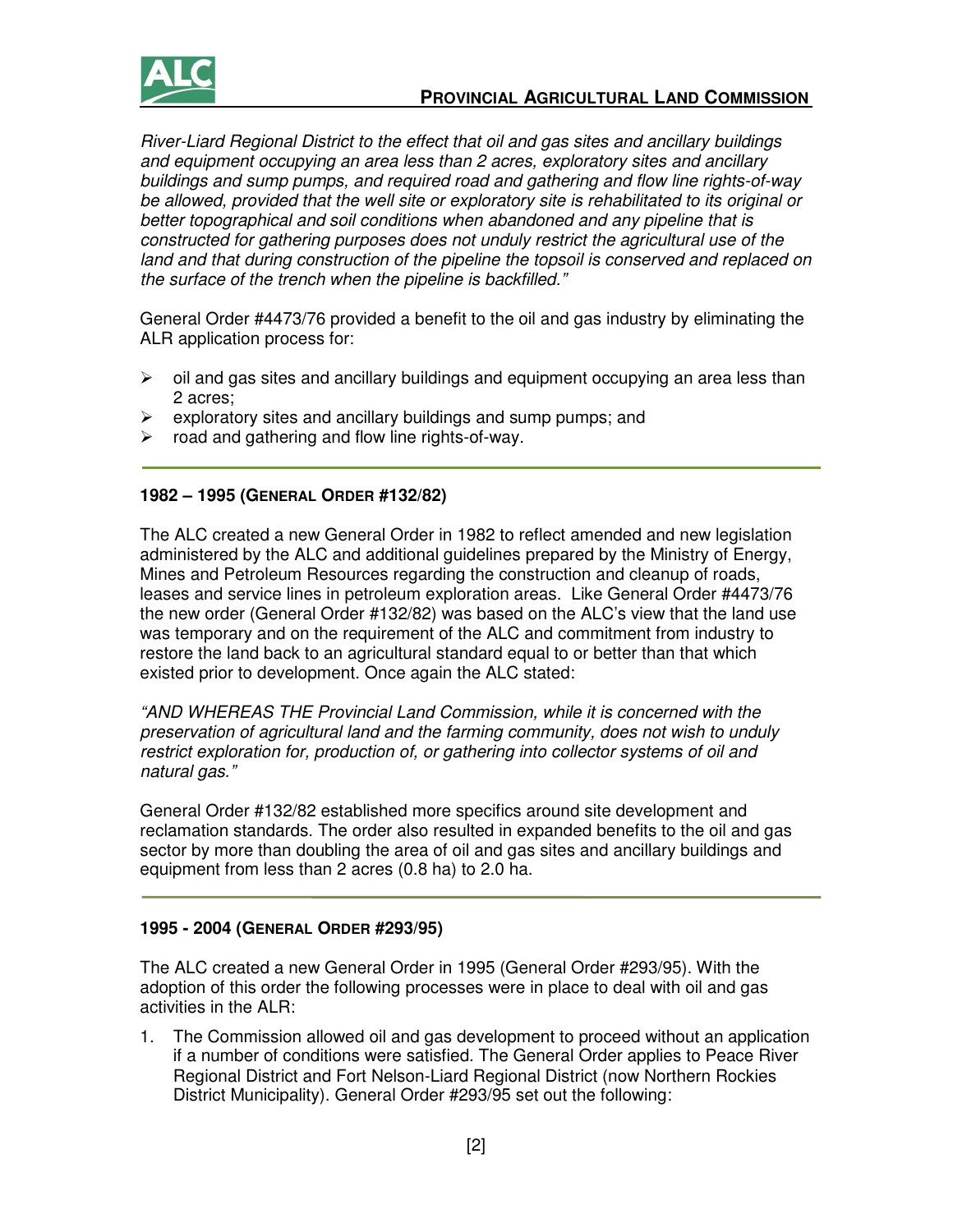

- $\triangleright$  Uses that are exempted from making an application to the ALC, including:
	- Geophysical exploration for oil and gas;
	- Pipelines less than 5 kilometers in length;
	- 2 well sites per quarter section on new surface leases (and associated access roads) to a maximum area of 5 ha; and
	- A new well on an existing surface lease where the site has already been disturbed.
- $\triangleright$  Conditions of the exemption including reporting requirements; and
- $\triangleright$  Enhanced reclamation standards.
- 2. Delegation to the CEO

The ALC continued to require applications for oil and gas related non-farm uses not exempted by General Order #293/95. However, from 1995 to 1997 the majority of these non-farm use applications were approved by the ALC. As a result, in 1997 the ALC delegated its decision-making regarding these applications to its Chief Executive Officer (CEO). Delegation to the CEO streamlined the non-farm use application process and significantly reduced the application response time to oil and gas producers for the following:

- $\triangleright$  The 3<sup>rd</sup> or more well sites;
- $\triangleright$  Pipelines longer than 5 kilometers;
- $\triangleright$  Combined oil and gas development beyond 5 has per quarter section of land;
- $\triangleright$  All battery, compressor, production or processing facilities;
- $\triangleright$  Change in use of a surface lease; and
- $\triangleright$  All waste management facilities.

### **2002 (AMENDMENT TO AGRICULTURAL LAND COMMISSION ACT)**

New legislation and regulation came into force on November 1, 2002. Section 26 of the Agricultural Land Commission Act was amended to provide the ALC with the ability to delegate decision making powers to an "authority". An authority is defined as "an agent of the government, a public body or public officer" with whom the Commission has an agreement under sections 26(1)(b) or 38."

Under subsection 26(2) the ALC was also provided with the ability, through a delegation agreement with an authority, to exempt certain non-farm use applications.

### **2004 – ALC ENTERS INTO A DELEGATION AGREEMENT WITH THE OIL AND GAS COMMISSION (OGC)**

In 2003 the ALC and the OGC as an "authority", entered into negotiations regarding a delegation agreement pursuant to section 26 of the Agricultural Land Commission Act. The delegation agreement was completed in 2004 at which time the agreement replaced both General Order 293/95 and the delegation of decision making to the CEO regarding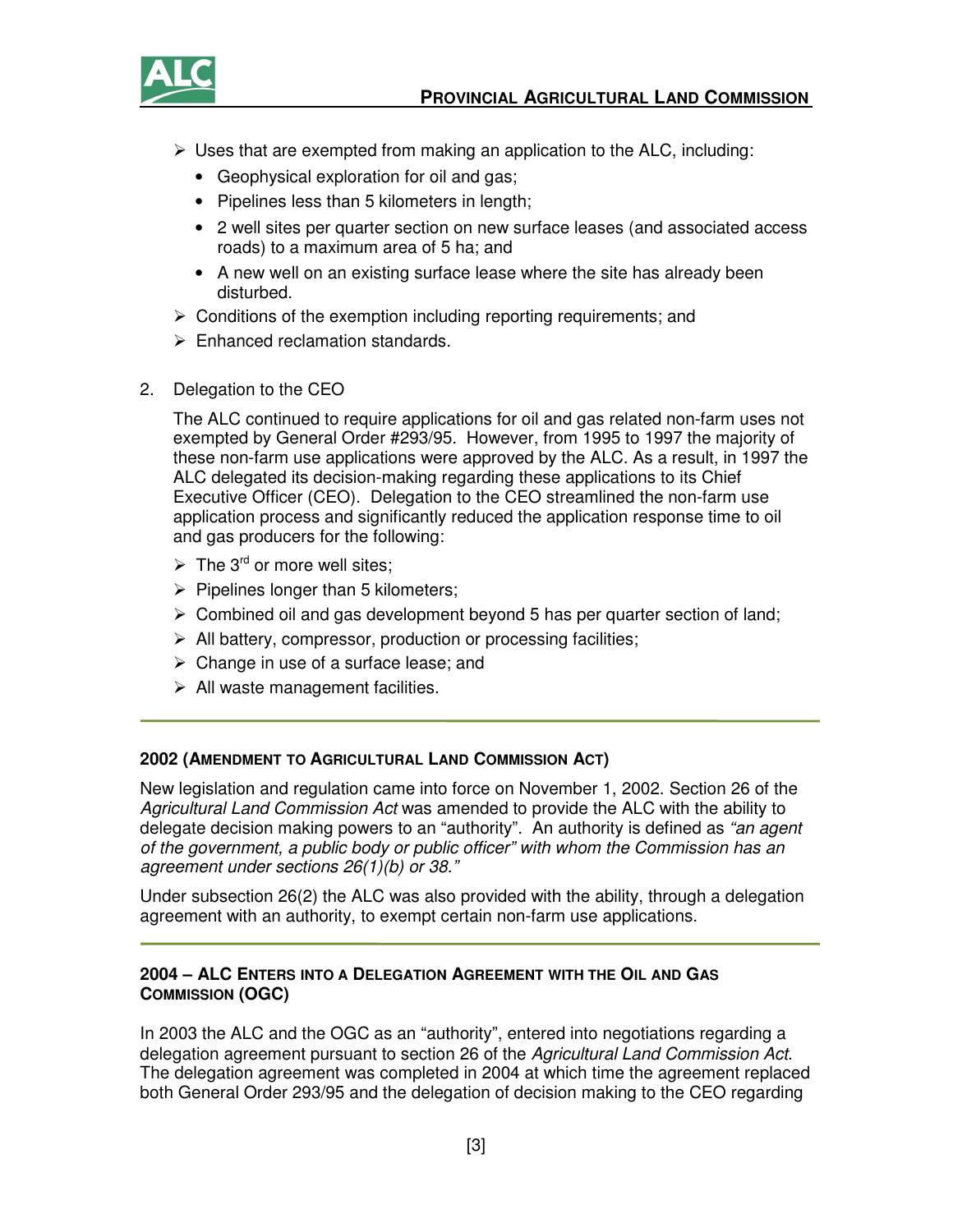

oil and gas development. The oil and gas industry benefitted as additional development exemptions were placed in the delegation agreement.

The following outlines the main parts of the agreement.

# **1. Delegation of Oil and Gas Non-Farm Use Decisions**

Delegation of decision making authority for specific non-farm uses provides the authority to the OGC to make decisions based on an ALR application for uses that include those that the ALC CEO was previously delegated to decide. These uses include:

- $4<sup>th</sup>$  stand alone well site per quarter section of land;
- Batteries, compressor stations, drilling and production waste handling, produced water and gas handling or processing facilities the combined area occupied by associated buildings & structures on the quarter section or equivalent area is less than 450 m<sup>2</sup>;
- Change in use of a surface lease to one of the above uses; and
- Electrical power lines not adjacent to an access road.

## **2. Exemptions for Non-Farm Oil and Gas Uses**

OGC oversight of oil and gas uses exempted from the requirement to submit an application are:

- Geophysical exploration;
- Pipelines and surface facilities directly related to the operation of a pipeline (no length restriction as was in the General Order 293/95);
- Up to 3 stand alone wells per quarter section of land (1 more well per quarter section of land than was provided in General Order #293/95 as the ALC allowed all  $3^{rd}$  well site applications);
- New well on an existing site; and
- Electrical power lines adjacent to an access road.

## **2013 –UPDATED DELEGATION AGREEMENT WITH THE OIL AND GAS COMMISSION (OGC)**

- In 2013 the ALC and the OGC signed an updated version of the delegation agreement.
- The updated agreement has the same components and processes as the previous agreement.
- A pre-development site assessment is required to help ensure soil conservation and effective reclamation potential.
- Industry must plan the location of activities to have minimum impact on agricultural use of the land; e.g. avoiding higher quality lands and siting facilities and works on non cultivated lands.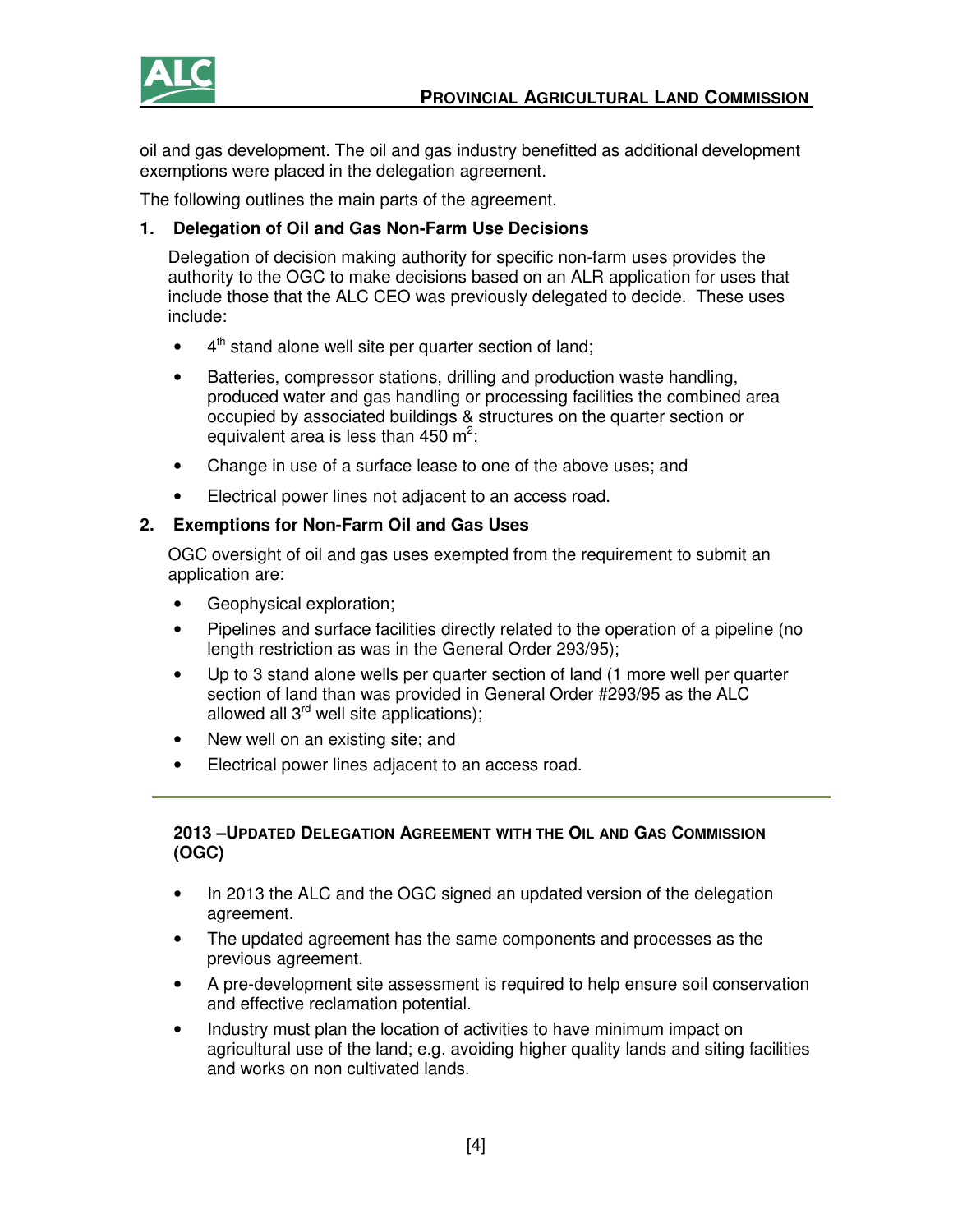

- Oil and gas Activity applications, where required are streamed as Exempt from ALC Act decision or requiring an application & decision under ALC Act by the OGC.
- Industry must provide a reclamation report to confirm sites are reclaimed

#### **CUMMULATIVE BENEFITS OF GENERAL ORDERS AND THE ALC/OGC DELEGATION AGREEMENT ON THE OIL AND GAS INDUSTRY**

From 1976 to today, the ALC has consistently recognized that the significant economic contributions of the oil and gas industry are vitally important to economic wellbeing of British Columbia. The various iterations of its General Orders and the current ALC/OGC delegation agreement are proof of the ALC's acknowledgement of the importance of the oil and gas industry. Beginning in 1976, the ALC weighed the importance of the oil and gas sector to the provincial economy with the provincial policy of agricultural land preservation and attempted to strike a balance. Based on the belief that most land uses associated with oil and gas developments are temporary and that once completed, the land can be restored to an agricultural standard, the ALC successively and cumulatively granted industry relief from the restrictions on land use contained in the legislation. The cumulative benefits to the oil and gas industry from the ALC's accommodations on oil and gas activities in the ALR have been substantial.

### **CUMMULATIVE IMPACTS OF OIL AND GAS ACTIVITIES ON THE ALR**

It is important to note that oil and gas activities collectively represent the largest nonfarm use of land in the ALR. Also, these non-farm uses are generally established in accordance with the requisite needs of the oil and gas producers; the agricultural quality of the land has not, until recently, been a factor heavily relied on when choosing development sites.

The importance of the oil and gas sector in British Columbia was recognized by the ALC in the early 1970s. While the agricultural land base has generally remained stable over the last 40 years, the growth of the oil and gas sector has experience significant growth and technological advancement. With a generally static ALR, the substantial growth of the oil and gas sector has significantly increased its non-farm footprint on agricultural land. While the ALC has consistently viewed the non-farm use of land by the oil and gas sector as temporary, but long term, it is quite likely that facilities developed in 1976 are still in place. The combination of the long term nature of oil and gas activities, expanding domestic, national and international markets and new technology have resulted in an increased demand for access to agricultural land. It is not anticipated that this demand will abate; it is more likely that continued growth will be the norm.

#### **CONCEPT OF DELEGATION**

It is important to be crystal clear about delegation. Delegation of authority means the transferring of powers and authority vested in one body to another. Delegation involves entrusting some other decision maker or decision making body to do things which by statute are the responsibility of another body. The decision of the delegated decision